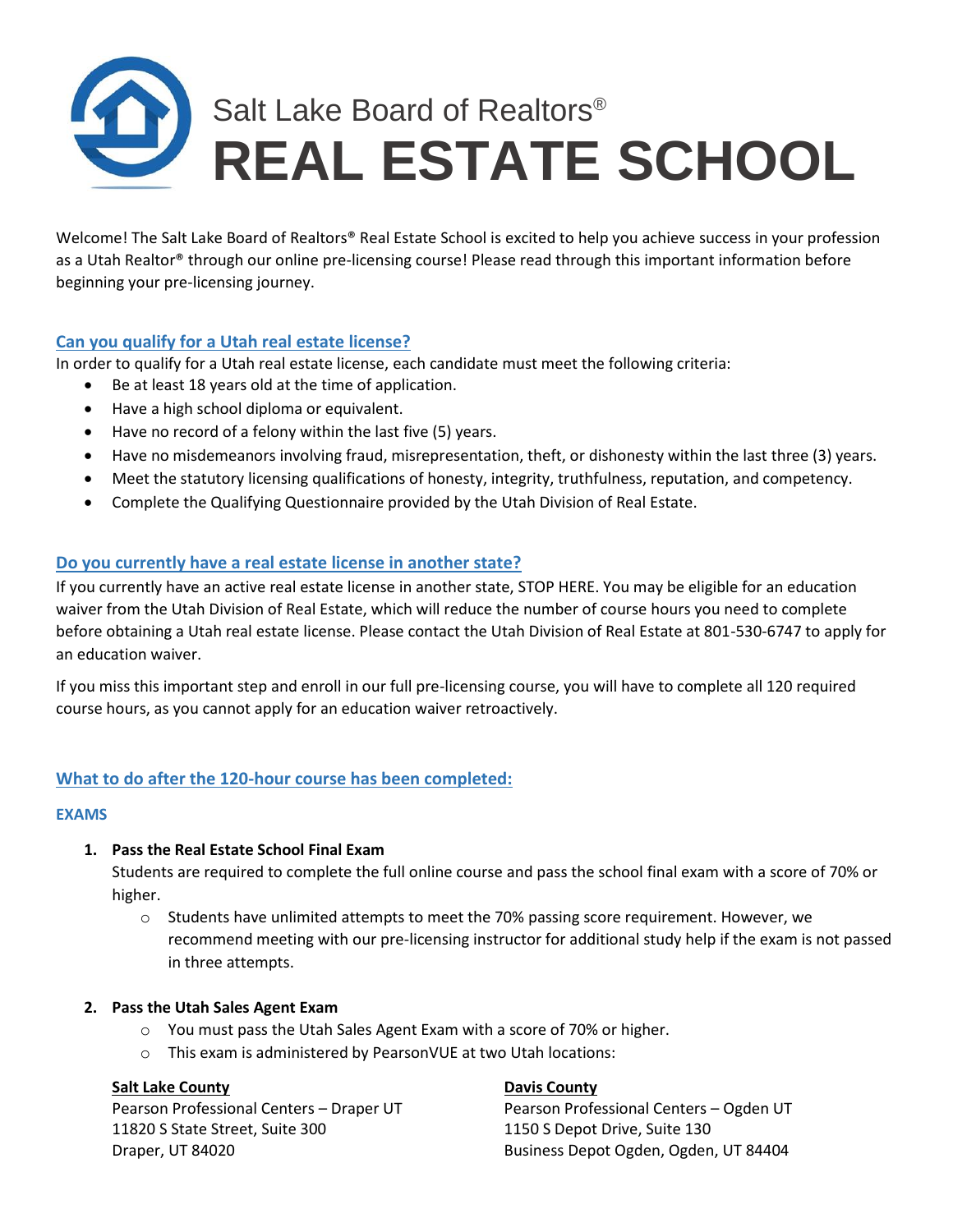## **Requirements for the Utah Sales Agent Exam**

- o Schedule your exam at least 24 hours in advance. Walk-ins are not accepted.
- o A required exam fee of \$59 is due at the time of reservation.
- o A picture ID is required at the time of testing.
- o A second form of ID is required at the time of testing. (**See the Candidate Handbook on [www.pearsonvue.com](http://www.pearsonvue.com/) for acceptable forms of ID and other useful exam preparation tools**.)
- $\circ$  Present your Certificate of Completion at the time of testing. Our School Coordinator will send this to you electronically, once you have successfully passed the school final exam.

*The Utah Sales Agent Exam contains 130 questions on both General Real Estate Practices and State Law. Visit [www.pearsonvue.com](http://www.pearsonvue.com/) to view a content outline and schedule your exam.*

# **Apply for a license with the Utah Division of Real Estate**

A complete application for licensure must be submitted to the Utah Division of Real Estate within 90 days of passing the Utah Sales Agent Exam. The following documents must be included:

- A Certificate of Completion (issued by your pre-licensing school) and/or an education waiver (issued by the Utah Division of Real Estate)
- A completed and signed application (issued by the testing center)
- The Qualifying Questionnaire (issued by the testing center)
- Supporting documentation for any "YES" answers given on the Qualifying Questionnaire
- Utah Candidate Fingerprint Receipt (issued by testing center)
	- o **OR** two (2) Blue FD-258 fingerprint cards for background check **AND** a signed Fingerprint Waiver (issued by your local police department)
- \$152 non-refundable fee (\$100 application fee, \$12 Recovery Fund fee, \$40 fingerprint processing fee)
- A completed Certification of Legal Presence (Utah Division of Real Estate; [www.realestate.utah.gov\)](http://www.realestate.utah.gov/)
- A Licensing Checklist (Utah Division of Real Estate; [www.realestate.utah.gov\)](http://www.realestate.utah.gov/)

# What is the Qualifying Questionnaire?

The Utah Division of Real Estate requires you to truthfully answer all questions on their Qualifying Questionnaire, which will be given to you at the PearsonVUE testing center at the time of your exam. The questions are:

- 1. Do you currently or have you ever held a Utah real estate license?
- 2. Do you currently or have you ever held a real estate license in a state other than Utah, or in another country?
- 3. Are you under 18 years of age?
- 4. Have you ever been convicted of a felony or misdemeanor?
- 5. Do you have any current charges or investigations for a felony or misdemeanor?
- 6. Have you ever had a professional real estate or other business license revoked, placed on probation, or other disciplinary action in Utah or any other jurisdiction?
- 7. Have you ever had to surrender your real estate license or any other professional license?
- 8. Do you currently have any pending disciplinary action against you by any agency?
- 9. Have you ever been on probation or parole, or paid a fine for any criminal offense or licensing action?
- 10. Have you ever paid restitution or performed community service for any criminal offense or licensing action?
- 11. Have you ever had a civil judgment against you for fraud, misrepresentation, or deceit?

*Please direct any questions regarding the Qualifying Questionnaire to the Utah Division of Real Estate. (801-530-6747; [www.realestate.utah.gov\)](http://www.realestate.utah.gov/)*